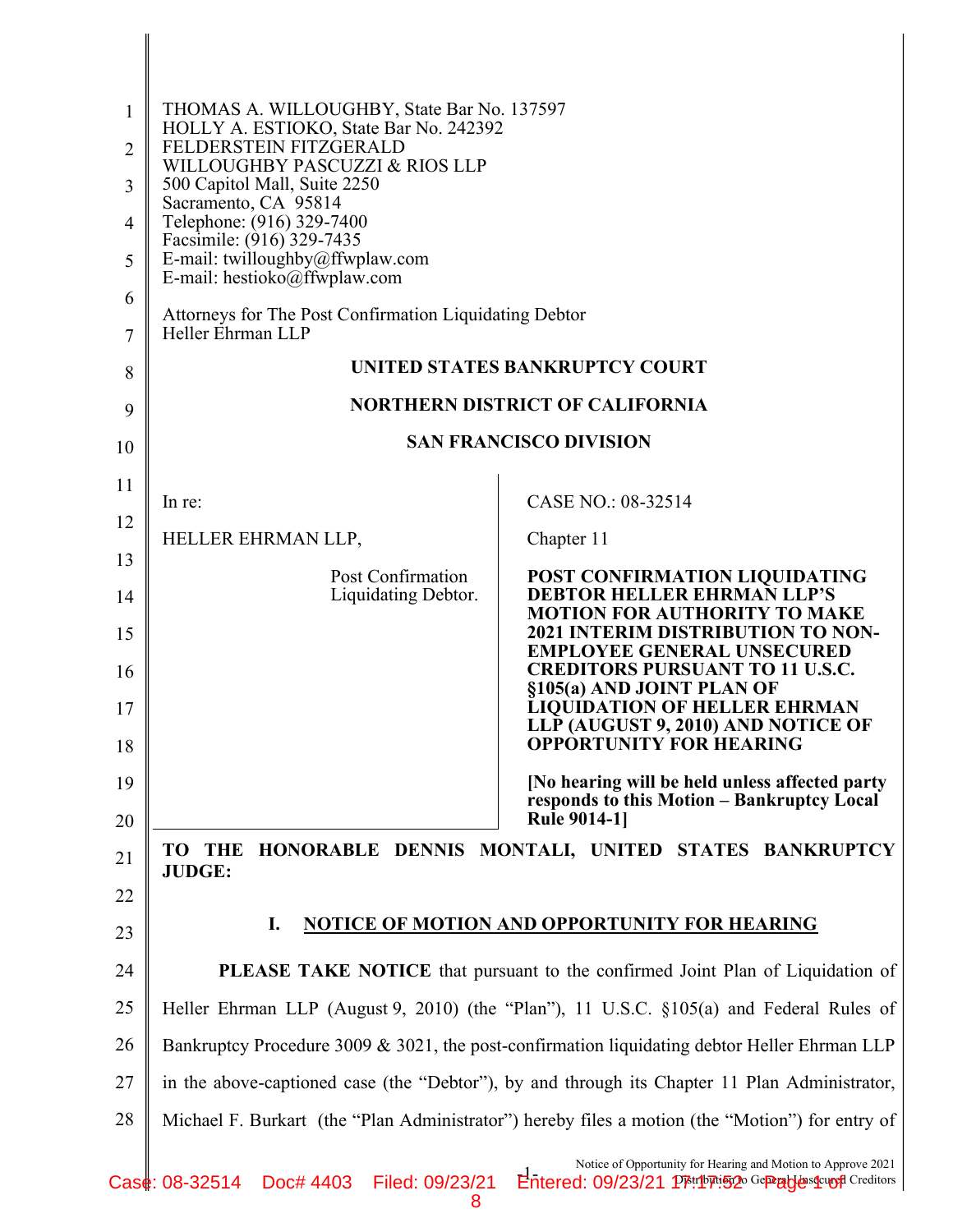1 2 3 4 5 6 an order authorizing the Debtor to make an interim distribution of 4% to the Debtor's nonemployee general unsecured claimants ("Allowed Non-Employee GUC Claimants") and for related relief as set forth below. This Motion is based upon the Motion, the Memorandum of Points and Authorities filed concurrently herewith (the "MPA"), the Declaration of Michael F. Burkart filed concurrently herewith (the "Burkart Decl."), and Exhibit 1 attached to the Burkart Declaration filed concurrently herewith.

7 8 9 10 11 12 13 14 15 16 17 18 19 PLEASE TAKE FURTHER NOTICE that all creditors and parties in interest that believe they hold an allowed non-employee general unsecured claim in the above-referenced case should carefully review this Motion, the MPA, the Burkart Declaration, and Exhibit 1 to the Burkart Declaration in order to determine if they agree with the Debtor on the current allowed amount of their claim, the proposed distribution on account of such claim, and the current address to which the distribution shall be made. DUE TO THE VOLUME OF DOCUMENTS, EXHIBIT 1 AND OTHER DOCUMENTS FILED IN SUPPORT OF THIS MOTION ARE NOT ATTACHED TO THIS NOTICE. TO VIEW ALL OF THE DOCUMENTS AND EXHIBIT FILED IN SUPPORT OF THE MOTION, CREDITORS SHOULD GO TO www.hellerehrman.com AND REFER TO THE "2021 DISTRIBUTION FOR NON-EMPLOYEE GUC CREDITORS" SECTION. If a creditor or party in interest would prefer either a mail set of all the documents filed in support of this Motion, or emailed pdf's of said documents, please send a request to sdarms@ffwplaw.com.

20 21 22 23 24 25 PLEASE TAKE FURTHER NOTICE that, in accordance with Article 5.36 of the Plan, any party objecting to the treatment of their claim as detailed in Exhibit 1 and/or the relief requested in this Motion must file written opposition and a request for a hearing on the Motion with the United States Bankruptcy Court for the Northern District of California and serve upon counsel for the Debtor within fourteen (14) calendar days of the date of this notice.

26 27 28 PLEASE TAKE FURTHER NOTICE that any objection or request for a hearing must be accompanied by any declarations or memoranda of law the requesting party wishes to present in support of its position. If no timely opposition is filed to the requested relief or a request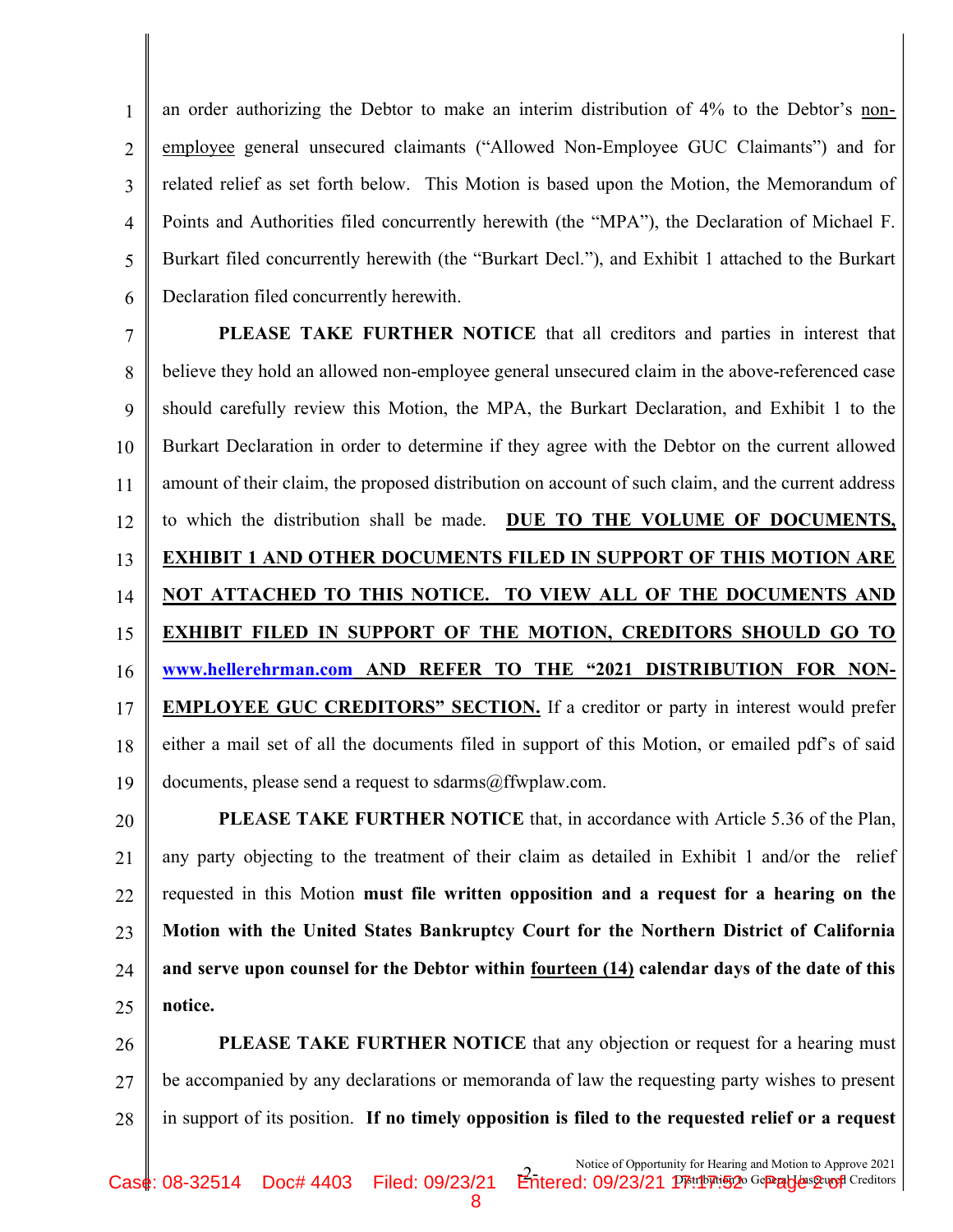1 2 3 for hearing, the Court may enter an order granting the relief by default without hearing. In the event of timely objection or request for hearing, the Debtor will give at least seven (7) days' written notice of the hearing to the objecting or requesting party.

- 4 5 6 7 8 PLEASE TAKE FURTHER NOTICE that unless exempted by the Clerk, all attorneys practicing in the Court, including attorneys admitted pro hac vice, are required to file all documents (excluding documents to be placed under seal) electronically via the Court's Electronic Case Filing system. Objections filed by non-attorneys must be filed in paper with the Court at the following addresses:
- 9 10 11 If by mail: 450 Golden Gate Avenue, Mail Box 36099, San Francisco, CA 94102. If by hand delivery or overnight delivery: 450 Golden Gate Avenue, 18<sup>th</sup> Floor, San Francisco, CA 94102.

12 13 14 15 16 17 18 PLEASE TAKE FURTHER NOTICE that any opposition to the Motion must be served upon counsel for the Debtor at the address above in the top left-hand corner of the first page of this Notice as well as on the Office of the United States Trustee, Timothy S. Laffredi, Assistant U.S. Trustee, 450 Golden Gate Avenue, 5<sup>th</sup> Floor, Suite #05-0153, San Francisco, CA 94102, and all other parties who have requested post-confirmation notice in accordance with the Plan requirements (parties requesting post-confirmation notice may be obtained by reviewing the Court's docket).

19

## II. REQUESTED RELIEF

20 21 By way of this Motion, the Debtor requests the entry of an Order authorizing the Debtor to:

22 23 a. Make an interim distribution of 4% to the Debtor's Allowed Non-Employee GUC Claimants (the "2021 GUC Distribution");

24 25 26 27 28 b. Make the 2021 GUC Distribution via checks; c. Mail the distribution checks to the addresses approved in the Order to the First Distribution Motion (defined below), unless such address has been, or subsequently is, modified by a change of address form duly filed with the Court and mailed to the Debtor and actually received by the Debtor ten (10) business days prior to the date a distribution check is mailed;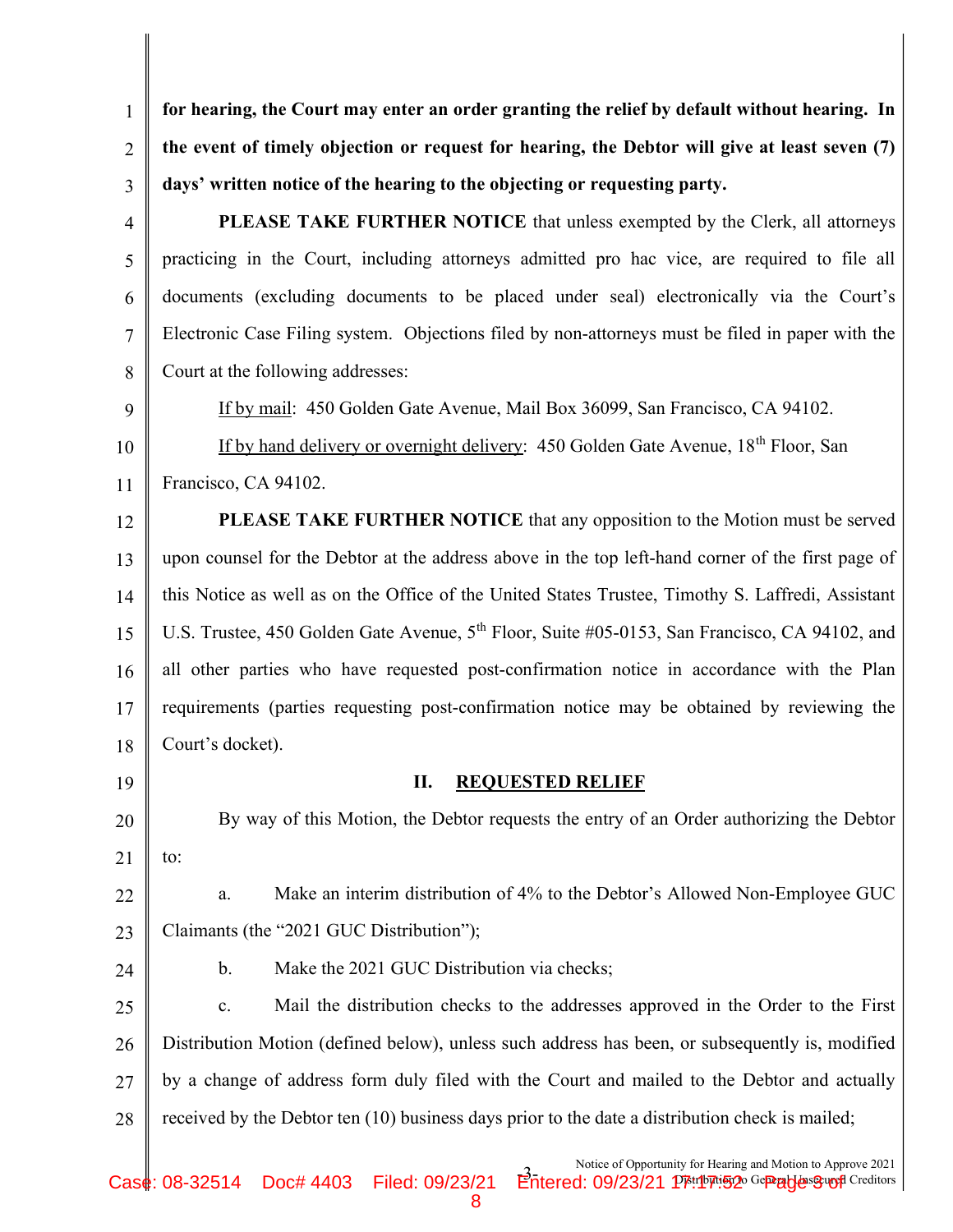1 2 3 4 d. Comply with the Plan with respect to Disputed Claims, De Minimus Claims, Late-Filed Claims, and Unliquidated Claims including but not limited to authorizing the Debtor to redistribute funds once held in reserve accounts relating to such claims (if any) to holders of allowed General Unsecured Claims in the Distribution;

- 5 6 7 8 e. If an opposition is filed, (i) approving the distribution on claims that are not impacted by the opposition, (ii) severing the portion of the relief requested impacted by the opposition and deem it to be a separate motion, and (iii) setting a briefing schedule for responses to the opposition and a hearing on the same; and
- 9
- 10

## III. INTRODUCTION

f. For such other and further relief as the Court may deem proper.

11 12 13 14 15 16 17 18 19 20 21 22 23 24 25 26 27 In September of 2020, this Court approved a distribution to employee general unsecured claimants (including  $PBGC<sup>1</sup>$  claimants) of 4%, and those distributions were made at that time. It was anticipated that this distribution to employee general unsecured claimants would be a final distribution, and that once the last disputed claim in this case was resolved—the Paravue Corporation ("Paravue") claim—non-employee general unsecured claimants would likewise receive a final distribution in approximately the same percentage and the bankruptcy case would be closed. The Paravue claim was resolved in May 2021. Nevertheless, the Plan Administrator has recently received funds in the amount of approximately \$2.6 million in connection with an unexpected distribution from a Heller investment, and there appears to be the potential for receipt of further funds. In light of these changed circumstances (the receipt of a large amount of funds and the possibility of more funds to be received in the future) the Plan Administrator now believes that it is in the best interests of creditors to keep the bankruptcy case open, and further believes that it would be fair and equitable to make an interim distribution to non-employee general unsecured claimants at this time. In addition, it is important to make such a distribution before the year's end in order to mitigate any income tax liability for 2021. The distribution percentage to non-employee general unsecured claimants will be 4%, which is the same percentage that the employee general unsecured claimants received in their 2020 Employee

8

28

<sup>1</sup> Pension Benefit Guaranty Corporation.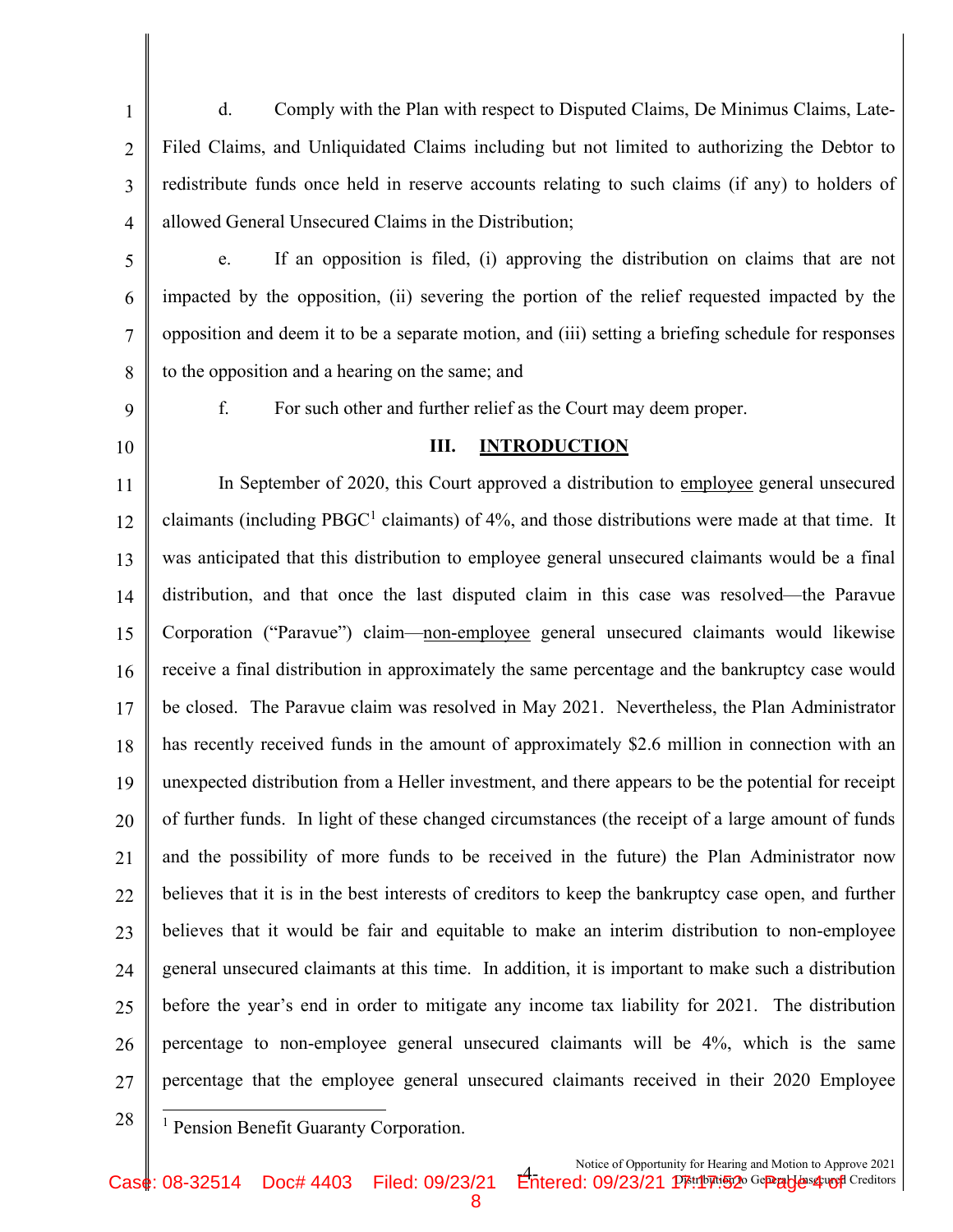1 2 3 Distribution, and will bring the total percentage distributed to both employee and non-employee general unsecured claimants to 64%. The Plan Administrator requests Court authority to make this distribution.

4

8

## IV. PROPOSED 2021 GUC DISTRIBUTION

5 6 7 Exhibit 1 details the Allowed Non-Employee GUC Claimants, their claim number (if any), and the proposed distribution amount at 4%. De Minimus claims (i.e., claims whose payment is less than \$50) are not listed on Exhibit 1 and will not be paid. Disallowed claims are also not listed on Exhibit 1 and will not be paid. Burkart Decl. at ¶ 15.

9 10 11 12 IF ANY CREDITOR OBJECTS TO ITS RESPECTIVE TREATMENT (OR OMISSION FROM) THE PROPOSED DISTRIBUTION EXHIBIT, A TIMELY OPPOSITION MUST BE FILED CONSISTENT WITH THE PROCEDURES DESCRIBED IN SECTION I, ABOVE.

13 14 IF AN OBJECTION IS NOT TIMELY FILED, THE COURT MAY APPROVE THE DISTRIBUTION AS REQUESTED.

15

## V. BACKGROUND FACTS RELATED TO 2021 GUC DISTRIBUTION

16 17 18 19 Below is a short history of the present case and a description of the prior distribution motions approved in this case. Parties that seek additional information on the history of the case should refer to the confirmed Plan (Docket No. 1431) and approved Disclosure Statement Docket No. 1153) on file in the case.

20 21 22 23 24 25 26 27 28 On December 28, 2008, the Debtor filed a voluntary petition for relief under chapter 11 of the Bankruptcy Code. The Debtor, a 118-year-old international law firm, began the process of winding down its business and affairs following the adoption of a Plan of Dissolution by the shareholders of the Debtor's limited partners in September 2008. Burkart Decl. at ¶ 3. On January 5, 2009, the Office of the United States Trustee appointed the Official Committee of Unsecured Creditors. Burkart Decl. at ¶ 4. On August 13, 2010, the Court entered an order confirming the Plan, which order became effective on September 1, 2010 (the "Effective Date"). Burkart Decl. at ¶ 5. Michael F. Burkart is the duly appointed administrator under the Plan (the "Plan Administrator") and has been managing the Debtor since the Effective Date. Burkart Decl.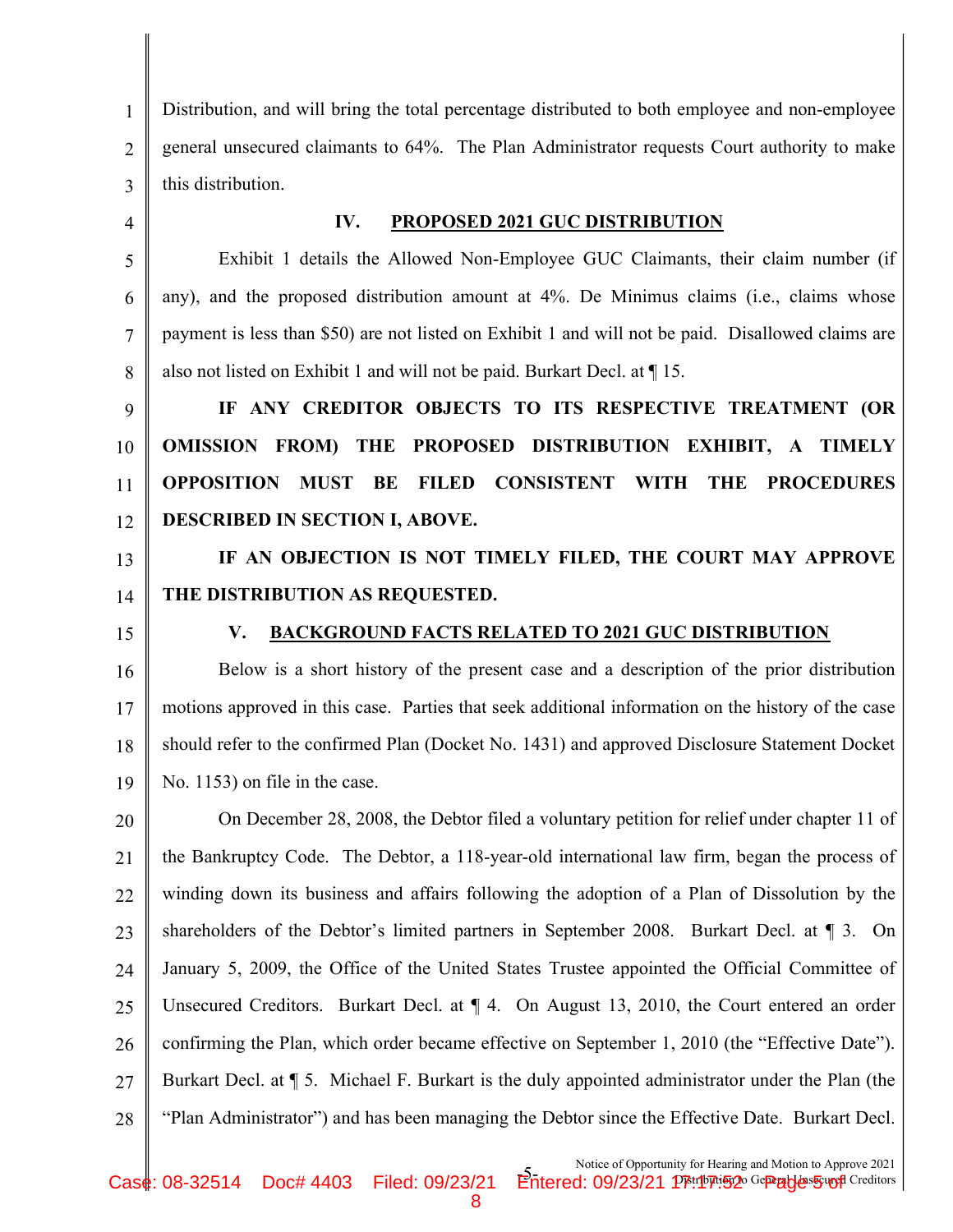at ¶ 6.

1

2 3 4 5 6 7 8 The Debtor made two interim distributions in 2011 to general unsecured creditors on September 29, 2011, and December 22, 2011 (of 30% and 8.5%, respectively, for a total distribution percentage of 38.5%), pursuant to this Court's Order dated September 24, 2011 [Docket No. 2549] approving the Liquidating Debtor Heller Ehrman LLP's Motion for Authority to Make 2011 Interim Distribution to General Unsecured Creditors Pursuant to 11 U.S.C.  $\S$  105(a) and Joint Plan of Liquidation of Heller Ehrman LLP (August 9, 2010) (the "First Distribution Motion") [Docket No. 2321]. Burkart Decl. at ¶ 7.

9 10 11 12 13 14 15 The Debtor made an interim distribution in late 2012 and early 2013 to general unsecured creditors in the amount of 5.5% pursuant to this Court's Order dated December 27, 2012 [Docket No. 3174] approving the Liquidating Debtor Heller Ehrman LLP's Motion for Authority to Make Interim Distribution to General Unsecured Creditors Pursuant to 11 U.S.C. § 105(a) and Joint Plan of Liquidation of Heller Ehrman LLP (August 9, 2010) (the "Second Distribution Motion") [Docket No. 3144], bringing the total distributed to general unsecured creditors pursuant to the First and Second Distribution Motions to 44%. Burkart Decl. at ¶ 8.

16 17 18 19 20 21 22 The Debtor made an interim distribution in 2013 to general unsecured creditors in the amount of 9% pursuant to this Court's Order dated June 28, 2013 [Docket No. 3320] approving the Liquidating Debtor Heller Ehrman LLP's Motion for Authority to Make 2013 Interim Distribution to General Unsecured Creditors Pursuant to 11 U.S.C. § 105(a) and Joint Plan of Liquidation of Heller Ehrman LLP (August 9, 2010) (the "Third Distribution Motion") [Docket No. 3306], bringing the total distributed to general unsecured creditors pursuant to the First, Second and Third Distribution Motions to 53%. Burkart Decl. at ¶ 9.

23 24 25 26 27 28 The Debtor made an interim distribution in 2016 to general unsecured creditors in the amount of 7% pursuant to this Court's Order dated December 22, 2015 [Docket No. 3722] approving the Liquidating Debtor's Motion for Authority to Make 2015 Interim Distribution to General Unsecured Creditors Pursuant to 11 U.S.C. §105(A) and Joint Plan of Liquidation of Heller Ehrman LLP (August 9, 2010) (the "Fourth Distribution Motion") [Docket No. 3712], bringing the total distributed to general unsecured creditors pursuant to the First, Second, Third,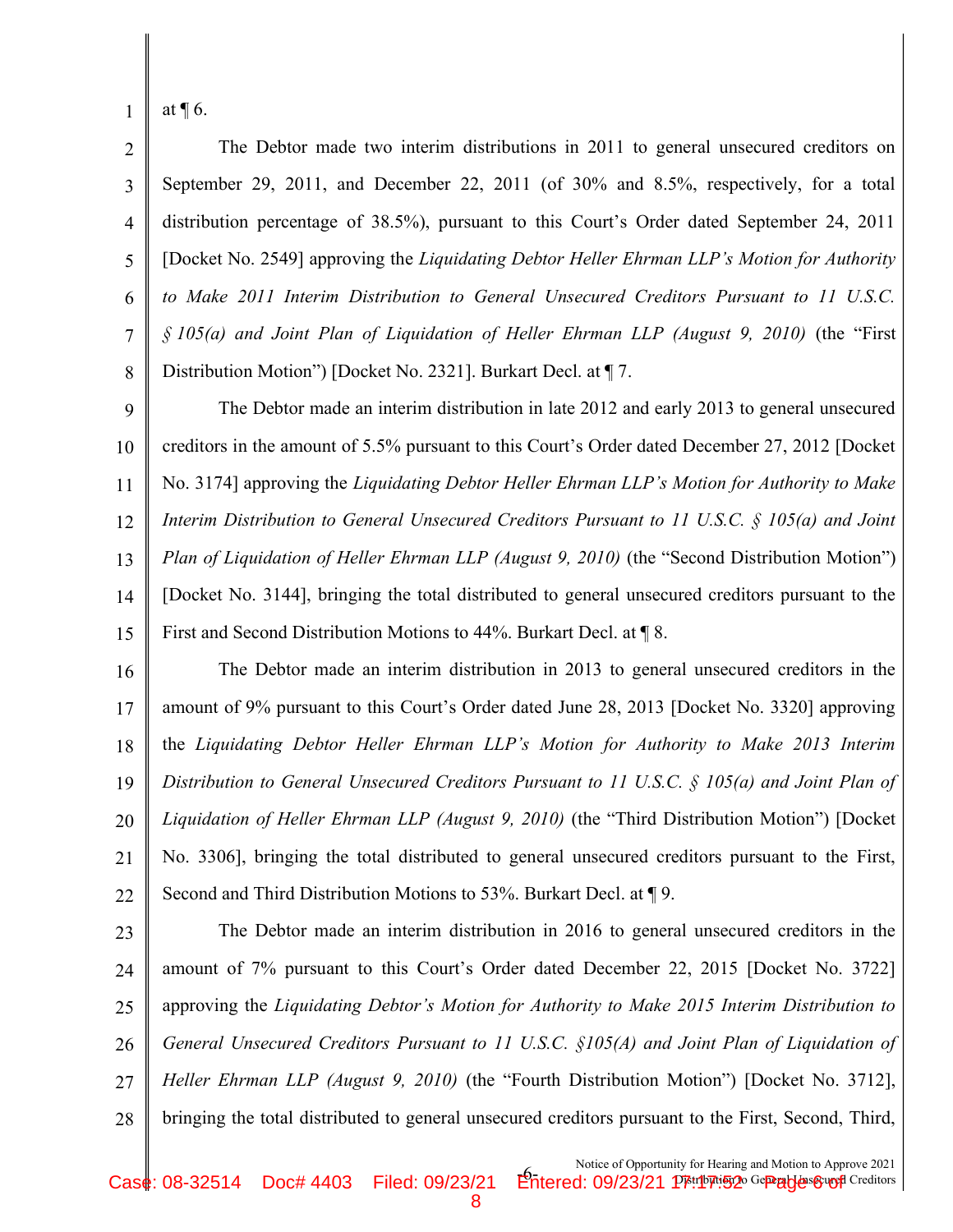and Fourth Distribution Motions to 60%. Burkart Decl. at ¶ 10.

1

2 3 4 5 6 7 8 9 10 11 On August 13, 2020, the Debtor filed its Post-Confirmation Liquidating Debtor Heller Ehrman LLP's Motion for Authority to Make Final Distribution to the Employee and PBGC General Unsecured Creditors Pursuant to 11 U.S.C. § 105(a) and Joint Plan of Liquidation of Heller Ehrman LLP (August 9, 2010) and Notice of Opportunity for Hearing [Docket No. 4287], seeking authority to make a final distribution of 4% to the Debtor's former employee ("Employee") and Pension Benefit Guaranty Corporation ("PBGC") general unsecured claimants (the "2020 Employee Distribution") and for related relief. The Court granted the motion [Docket No. 4305] and the Debtor made the distributions to the Employee and PBGC general unsecured creditors, bringing the total distributed to Employee and PBGC general unsecured creditors pursuant to the First, Second, Third, Fourth, and 2020 Employee Distribution Motions to 64%. Burkart Decl. at ¶ 11.

12 13 In addition, all Remaining Priority Claims (listed in the "Allowed Claims Distribution Schedule" to the First Distribution Motion) have been previously paid. Burkart Decl. at ¶ 12.

14 15 16 17 18 19 20 21 All litigation regarding Disputed Claims has been finally resolved, including the claim of Paravue. As this Court is aware, the Debtor had engaged in a lengthy battle with Paravue in connection with its claim in this case, including on appeal. On June 12, 2020, and June 30, 2020, respectively, Paravue filed new appeals with the Bankruptcy Appellate Panel ("BAP") in connection with orders entered in connection with its claim [BAP Case No. 20-1141 and BAP Case No. 20-1157, respectively]. These appeals were finally resolved by the Ninth Circuit's Order Dismissing Appeals dated April 20, 2021, which was entered on May 12, 2021 [see Dkt. No. 34 in Case 20-1157]. Burkart Decl. at ¶ 13.

22 23 24 25 26 27 28 The Plan Administrator had intended to make a final distribution to non-employee general unsecured claimants and to close this bankruptcy case once the Paravue claim was resolved. However, the Plan Administrator has recently received funds in the amount of approximately \$2.6 million in connection with an unexpected distribution from a Heller investment, specifically, the VLG Investment Fund 2002, and there is a possibility of receiving more funds in the future. In light of these changed circumstances—the receipt of a large amount of funds and the possibility of more funds to be received in the future—the Plan Administrator now believes that it is in the